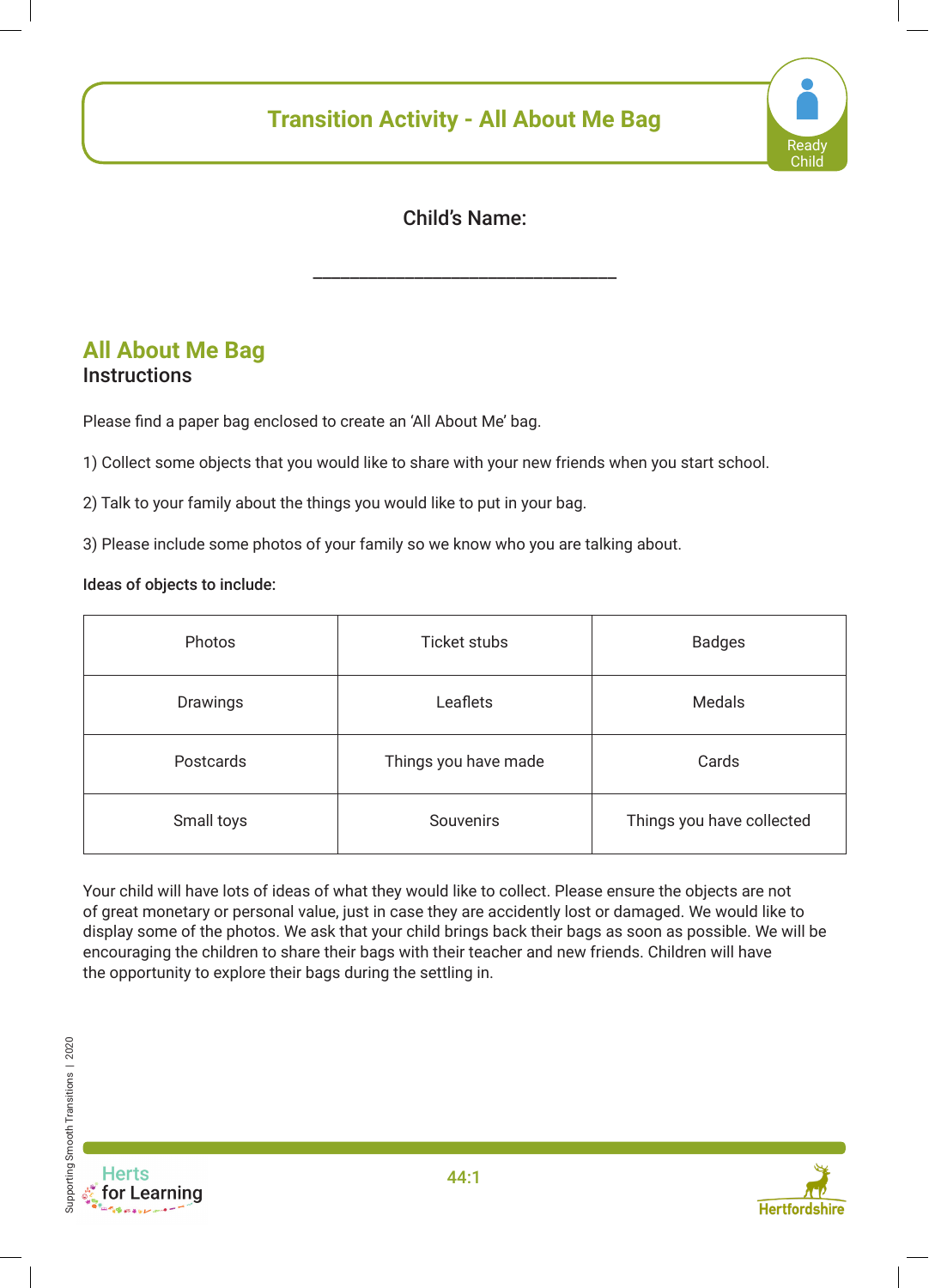## **Transition Activity - Treasure Hunt**



## Child's Name:

\_\_\_\_\_\_\_\_\_\_\_\_\_\_\_\_\_\_\_\_\_\_\_\_\_\_\_\_\_\_\_\_\_

### **Treasure Hunt Instructions**

# Find time to go on a treasure hunt.

- 1) Find all of the objects on the list
- 2) Put them into a bag or container
- 3) Talk about the different objects with your family

#### The treasure we would like you to collect:

| • Photo of who you live with (pets included)                  | • A souvenir from somewhere you have visited |
|---------------------------------------------------------------|----------------------------------------------|
| • A map of how to get to school<br>(maybe you could draw one) | · Something you have made                    |
| • 5 different types of leaf                                   | A small toy                                  |

We ask that you bring your treasure in as soon as possible. We will be encouraging the children to share their treasure with their teacher and new friends. Children will have the opportunity to explore their treasure during the settling in time.